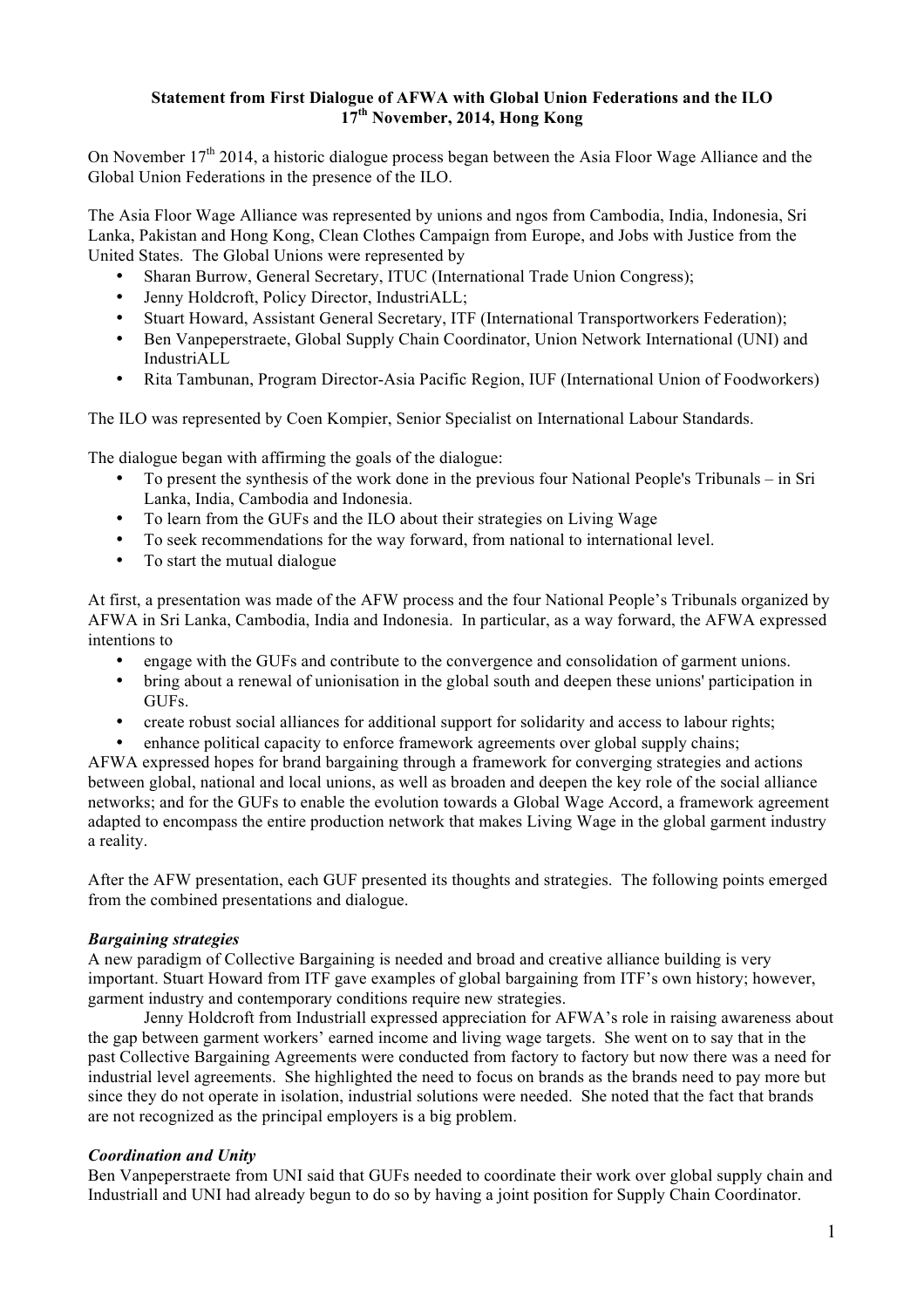For the future, he proposed that the participants at this Synthesis Event could be the seed for building a broad "Coalition of the Willing." He pointed out the need for unions and NGOs to build closer alliances. In order to develop a new paradigm of collective bargaining, such alliances are critical.

## *Priorities*

The Bangladesh Safety Accord has set a game-changing precedent and coordination. The Indonesian Freedom of Association Protocol is another example of bargaining. Both models are examples of what can be achieved when brands come to the negotiating table. The current wage struggles in Cambodia will be definitive and need to be prioritized.

### *Living Wage and Common Framework*

It was noted that along with wages we have to also pay attention to employment relationships, Freedom of Association, and gender discrimination. Rita Tambunan from IUF specified that GUFs need to address human rights and uphold the principles specified in the OECD guidelines and the Ruggie guidelines.

As for Living Wage, she noted that it must sustain a family and should not be seen as a bonus but more as a fundamental right. She appreciated that AFW took the wage to a regional level and that the concept came from workers.

Jenny from Industriall noted that purchasing practices efficiencies were not leading to wage rise and therefore, wages should be a fixed cost.

It was noted that an overall framework could be developed according to core international standards with regional variations. It was important to give consistent messages to brands so that brands did not have reason to say they were confused by different suggestions. Industriall was focusing on a group of brands.

### *ONLY a Living Wage*

Sharon Burrow from ITUC emphasized that ITUC would partner with GUFs and unions around issues and campaigns. She said that at the heart of inequality is corporate power and greed. ITUC's approach is that minimum wage should be at least Living Wage. She said, "I am totally intolerant to a wage fixing which is not the living wage." She proclaimed that 2015 would be a crucial year to tackle the impoverishment of the global supply chain and the model of international trade, which makes companies rich and workers poor. 2015 would be a "loud year" for living wage.

### *FOA as a Core Issue*

Coen Kompier from the ILO cautioned that "legally binding" does not necessarily lead to enforcement and pointed to the need for multiple political processes to make agreements effective. He identified Freedom of Association as the core problem and noted that Asian unions do not make sufficient use of the ILO's complaint process on FOA.

He advocated also for a "Coalition of the Willing" by which diverse unions are brought into the process. The question today is what kind of bargaining architecture is needed; brands have little experience in bargaining; and can the ILO play a convening or chairing role.

#### *Conclusion*

Various instruments such as Accord, Protocol had come into existence, providing ways for organizing with brands. It was important to target a group of key brands as a breakthrough strategy and to build convergence, alliances, and unity.

The fact that brands are not represented in the ILO, not recognised as employers, and not part of tripartite mechanism is a problem.

The Asia Floor Wage as a regional benchmark needs further discussion in future dialogues.

Regional strategies need to gain strength, be worker-led and provide for Southern leadership.

#### *Common Position*

1) In the face of overwhelming evidence of grave and systematic violations of individual and collective human rights suffered by garment workers, immediate action needs to be taken by a variety of stakeholders. 2) The evidence points to the fact that a living wage and decent working conditions are a pressing necessity in the industry.